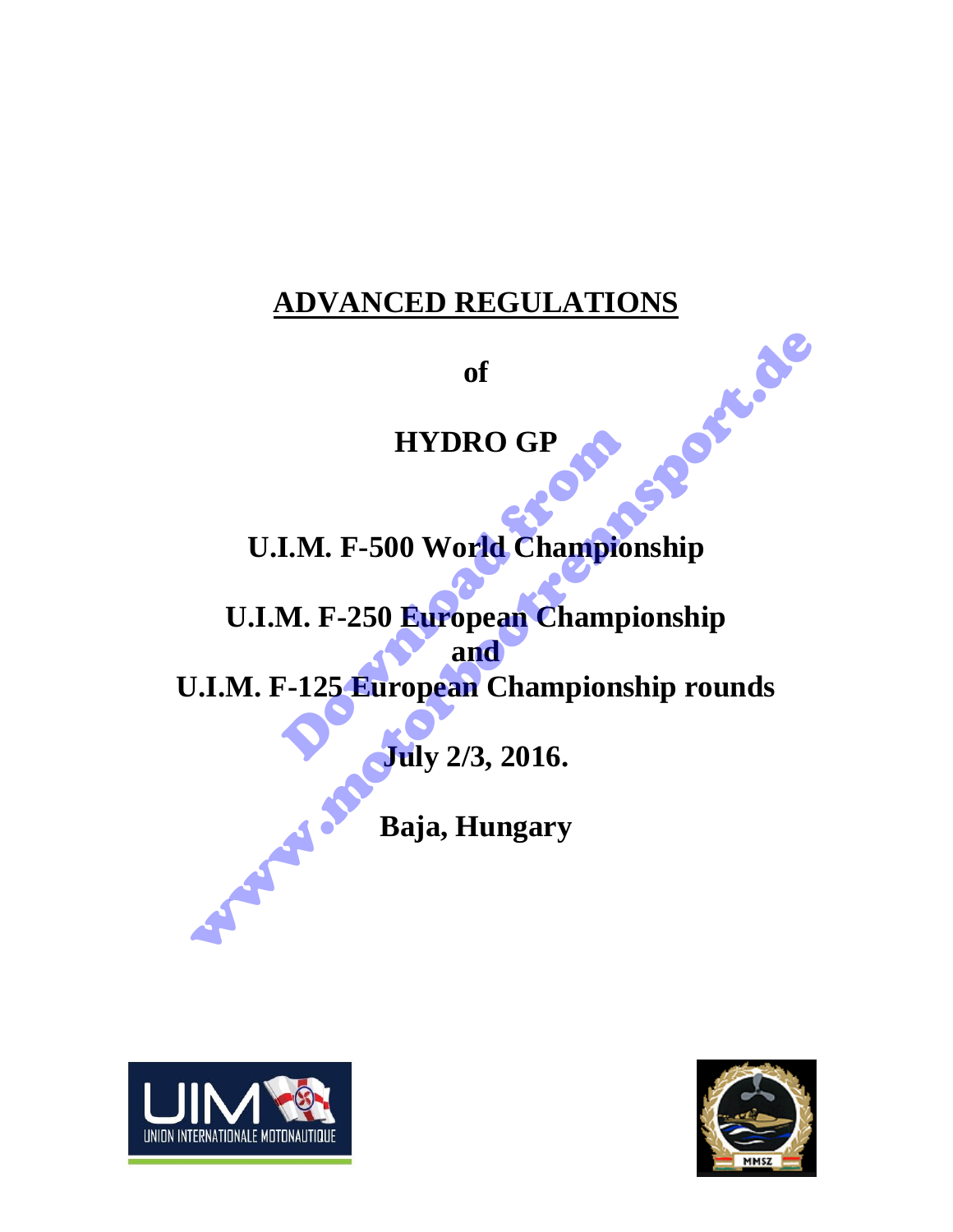# **HYDRO GP**

### **U.I.M. F-500 World Championship**

**U.I.M. F-250 European Championship and U.I.M. F-125 European Championship rounds** 

July 2/3, 2016.

Baja, Hungary

# **Organizer**

### **Hungarian Powerboat Federation (Hungary N.A.)**

Address: 2, Epitok str, Dunaújváros H-2400 Hungary Tel: +36 25 500-477, Fax:+36 25 586-820 E-mail: mmvsz@dunanet.hu Secretary General: Mrs. Andrea Nyíri

# **Race Officials**

U.I.M. Commissioner: Philip Stacey Technical Committee: László Popovics Jr. Race secretary: Andrea Nyíri Medical Officer: Sped-Med Ltd. Officer of the day: Zoltán Pfeil

Official Timekeeper : Hungarian Federation Timekeepers Federation (Hungary N.A.)<br>Dunaújváros H-2400 Hungary<br>et.hu<br>Andrea Nyíri<br>Philip Stacey<br>László Popovics Jr.<br>Hungarian Federation Timekeepers<br>Andrea Nyíri<br>Sped-Med Ltd. Baja, Hungary<br>
Baja, Hungary<br>
Proverboat Federation (Hungary N.A.)<br>
5. 500-477,<br>
Si S6-820<br>
Si S66-820<br>
Si S66-820<br>
Siemend: Mrs. Andrea Nyiri<br>
Technicus:<br>
Committeer:<br>
Lexike Pieur Manne Federation Timekeepers<br>
Lexike Pie

### **1. Classes and rules**

### 1.1

- U.I.M. Formula 500 World Championship Series round
- U.I.M. Formula 250 European Championship Series round
- U.I.M. Formula-125 European Championship Series round



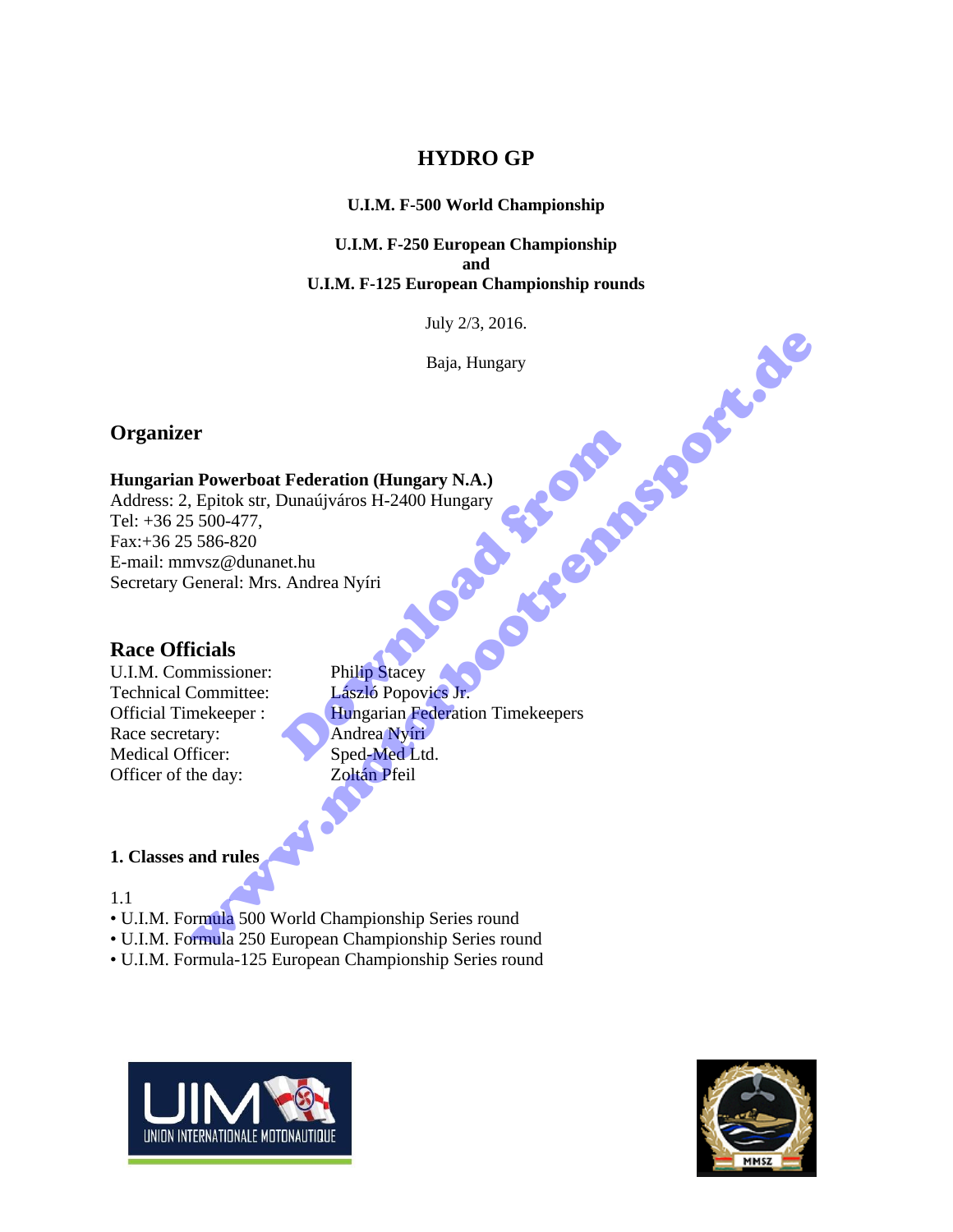1.2. U.I.M. rules (Blue and White Pages) and the advance program.

1.3. The organizers and race officials retain the right to announce additional rules and regulations specifically for the races mentioned in this advance program. These rules and regulations shall be in compliance with the rules and regulations of the U.I.M. and shall be equally mandatory as any other rules and regulations of these races. Drivers shall be informed about these additional rules and regulations by the race officials during the official drivers' briefings.

| <b>Classes</b>                                                                                                                                                                                                                                                                                                                                                                                                                                                                                                                                                                                                                                                                                                                                                                                                                             | Nr. of Heats | Race distance<br>(km) | Nr. of Laps    |
|--------------------------------------------------------------------------------------------------------------------------------------------------------------------------------------------------------------------------------------------------------------------------------------------------------------------------------------------------------------------------------------------------------------------------------------------------------------------------------------------------------------------------------------------------------------------------------------------------------------------------------------------------------------------------------------------------------------------------------------------------------------------------------------------------------------------------------------------|--------------|-----------------------|----------------|
| $F-500$                                                                                                                                                                                                                                                                                                                                                                                                                                                                                                                                                                                                                                                                                                                                                                                                                                    | 3            | 12,0                  | 8 <sup>°</sup> |
| $F-250$                                                                                                                                                                                                                                                                                                                                                                                                                                                                                                                                                                                                                                                                                                                                                                                                                                    | 3            | 12,0                  | 8              |
| $F-125$                                                                                                                                                                                                                                                                                                                                                                                                                                                                                                                                                                                                                                                                                                                                                                                                                                    | 3            | 9,0                   | 6              |
| 2. Date and Place<br>2.1. July 2/3, 2016.<br>2.2. Hungary, City of Baja, river Danube.<br>3. Participation in the U.I.M. F-500 F-250 and F-125 races<br>3.1. Drivers will be admitted to the races only after providing the following (original documents mus<br>be presented and copies handed over to race secretary prior to the first race of the venue):<br>3.1.1. Official letter of Start Approval from their National Authority,<br>3.1.2. Measurement Certificate, National License, Personal Insurance<br>3.1.3. Documents of medical examination<br>4. Application<br>4.1. Applications shall be fully completed and approved by respective National Authority.<br>4.2. Entries must be sent before June 5th, 2016 (28 days prior to the event) to the Local Organizer<br>In email to mmysz@dunanet.hu or by fax +36 25 586-820 |              |                       |                |
|                                                                                                                                                                                                                                                                                                                                                                                                                                                                                                                                                                                                                                                                                                                                                                                                                                            |              |                       |                |
| All applications will be confirmed by an email reply from the organizers. If a driver has not received<br>such confirmation, he/she is responsible to contact the organizers to verify the application.                                                                                                                                                                                                                                                                                                                                                                                                                                                                                                                                                                                                                                    |              |                       |                |
| <b>5. Insurance</b>                                                                                                                                                                                                                                                                                                                                                                                                                                                                                                                                                                                                                                                                                                                                                                                                                        |              |                       |                |
| 5.1. All drivers are responsible for their own personal and accident insurance. Third party liability<br>insurance shall comply with the ULM rules and an original copy of the policy in Fuglish must be                                                                                                                                                                                                                                                                                                                                                                                                                                                                                                                                                                                                                                   |              |                       |                |

### **2. Date and Place**

# **3. Participation in the U.I.M. F-500 F-250 and F-125 races**

- 3.1.1. Official letter of Start Approval from their National Authority,
- 3.1.2. Measurement Certificate, National License, Personal Insurance
- 3.1.3. Documents of medical examination

# **4. Application**

### **5. Insurance**

5.1. All drivers are responsible for their own personal and accident insurance. Third party liability insurance shall comply with the U.I.M. rules and an original copy of the policy in English must be presented at the time of driver registration.

5.2. In case of absence of valid third party liability insurance at the time of driver registration, it will be available for purchase from the organizers for **90 EUR.**



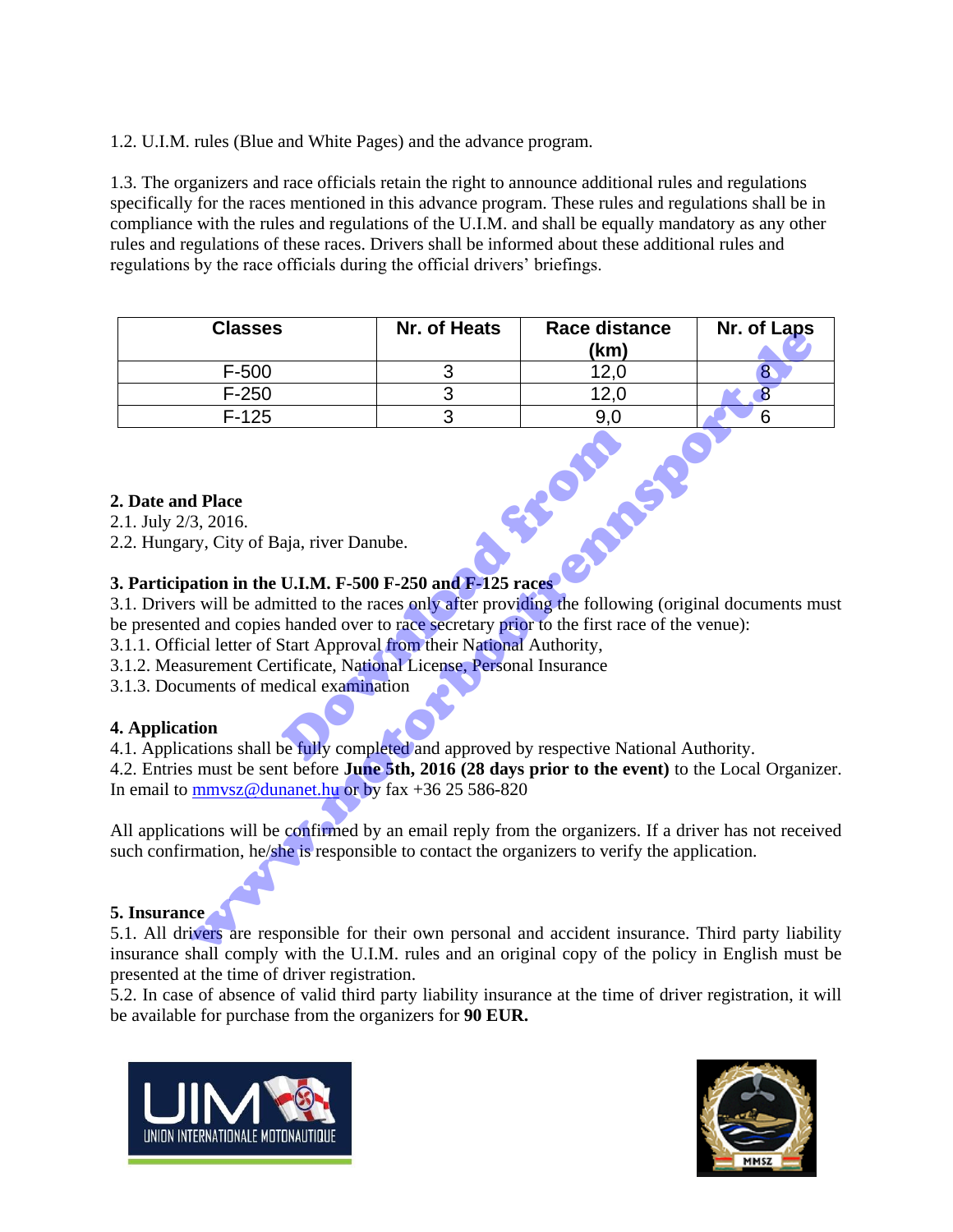### **6. Race course for the Grand Prix's of Hungary**

See attached drawing of the racecourse. Circuit Lenght: 1.500 m Number of boats allowed to race: 20 as a maximum

### 7. **Drivers' meetings**

7.1. Mandatory drivers' meetings will be carried on July 2th and 3th according to the provisional time schedule attached to this advance program.

7.2. Place and time, if changed, for drivers' meetings will be announced during driver registration. 7.3. Drivers' meetings shall be chaired by the O.O.D. and the U.I.M. Commissioner and the official language of the meetings shall be English.

### **8. PIT area**

8.1. PIT area shall be closed, secured and restricted territory available to the technical staff of the teams, drivers and their equipment only. All technical preparation of the boats and their launch into the water shall be performed at the PIT area.

8.2. Any open fire or smoking shall be strictly prohibited in the PIT area.

8.3. Every boat in the PIT area shall have a fire extinguisher located in close vicinity of the boat.

8.4. No animals shall be allowed in the PIT area.

8.5. PIT area will be guarded from  $08:00$  July 2th until  $08:00$  July  $4<sup>th</sup>$ , 2016.

8.6. PIT area will be closed during night hours 22:00 to 7:00 and nobody without a permission of race officials shall be allowed there.

8.7. PIT area passes shall be provided by the organizers at the time of arrival of teams. Each team is responsible for indicating number of necessary PIT area passes at the time of application.

As per UIM Rule 108.04:

"When entering a UIM Titled event, each driver must indicate the names of his/her mechanics/associates authorized to enter the Pits. e PIT area.<br>
IT area shall be strictly prohibited in the PIT area.<br>
IT area shall have a fire extinguisher located in clear<br>
and from 08:00 July 2th until 08:00 July 4<sup>th</sup>, 201<br>
and from 08:00 July 2th until 08:00 July 4<sup>t</sup>

These names must be then confirmed / verified at signing on schedule."

8.8. All team staff and drivers must wear appropriate team clothing and closed toe shoes at the PIT area at all times.

8.9. Any further rules and requirements relating to the PIT area and its use shall be provided to the teams at registration and/or drivers' meetings and posted on designated board in PIT area.

8.10. Any violation in the PIT area shall be subject to a fine. Teams shall be informed about the applicable fines at the time of registration and posted on designated board in the PIT area. Pits Officer shall bear sole responsibility for ensuring compliance with rules in the PIT area. Decisions of Pit Officer shall be final and not subject to appeals. a<br>
as shall be closed, secured and restricted territory available to the technical staff of the tea<br>
their equipment only. All technical preparation of the boats and their launch into the working<br>
of the PIT area .<br>
boat i

To be applied to all people in the paddock:



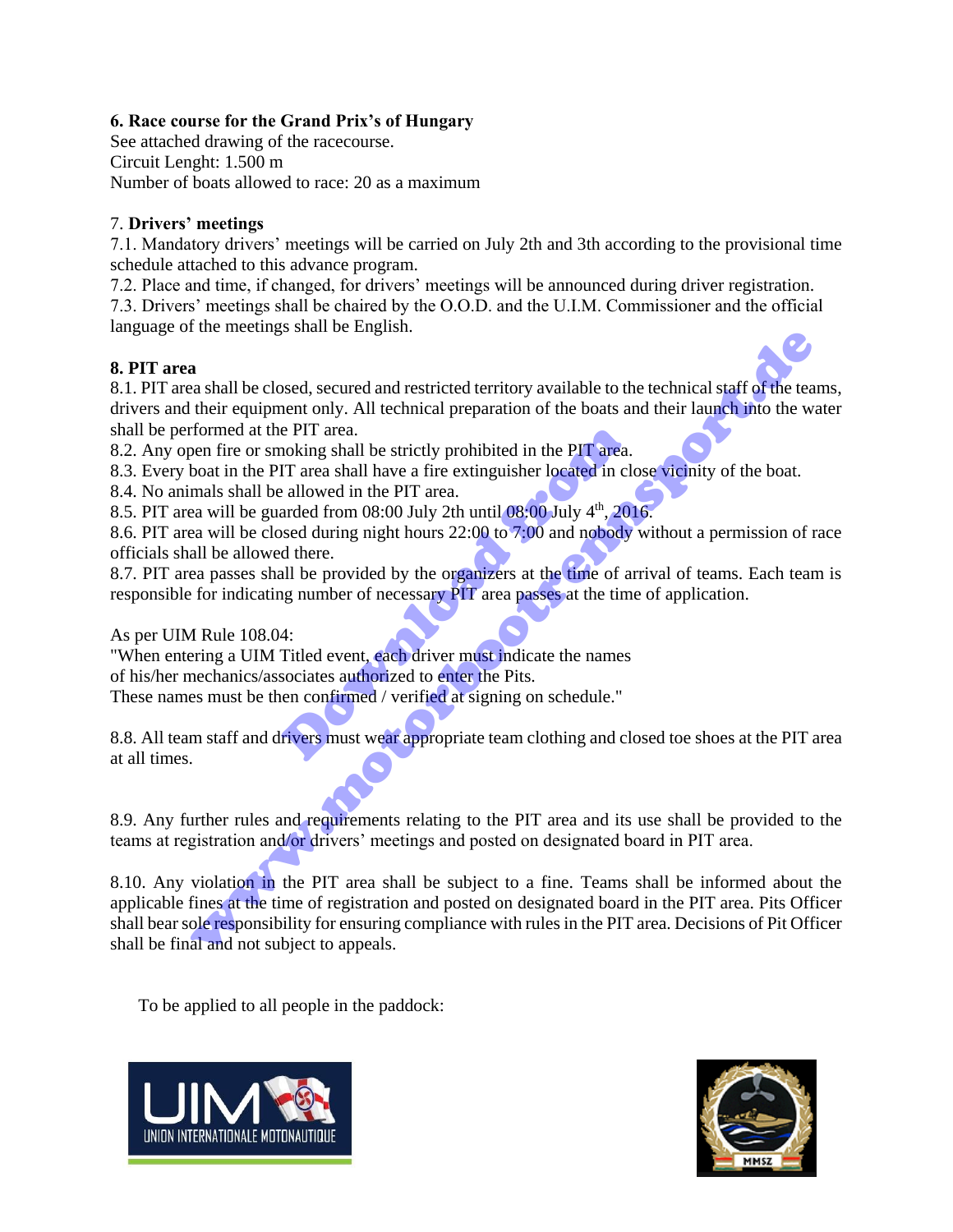A Blue Card can be given by the UIM Commissioner for any offensive, unsportsman, abrasive, etc. behavior during any official activity (briefing, race control during event, etc.)

A second Blue Crad will immediately remove the offender from that activity.

Following the subject activity, the Race Jury will meet and determine if further disciplinary action is justified. UIM Rule 406.05.

### **9. Launching of the boats into the water**

9.1. Launch of the boats into the water shall be performed with cranes in specially marked places only. 9.2. Two cranes will be available to launch the boats on July 2th 08.00 AM.

9.3. Instructions of crane operators must be observed at all times during the launch of the boat into the water. Equipment must comply with the U.I.M. rules (rule 205.12).

### **10. Fuel**

10.1. Teams shall buy and bring the fuel themselves.

10.2. Fuel will be checked and tested during the event by the Technical Committee according to the U.I.M. rules.

### **11. Practice**

11.1. Practice will be allowed only after the technical inspection of the boat on the course as it will be laid out for the race.

11.2. Practice will be allowed only during the official practice sessions according to the final time schedule of the event. Course will be closed for practice during any other time and any boat on the course during this time shall be subject to the disqualification from the event. lowed only after the technical inspection of the beat<br>
llowed only during the official practice sessions<br>
Course will be closed for practice during any oth<br>
shall be subject to the disqualification from the ev<br>
lead engine when the start of the Book of the Book of the Ned the Control of the start of the start of the best can be the<br>skill by and bring the fuel themselves.<br>So will be checked and tested during the event by the Technical Committ

### **12. Start**

12.1. The start will be dead engine start from a jetty as per UIM Rules white and blue pages for the 3 different classes.

12.2. The start will be signaled with lights.

12.3. On the start jetty each driver can be accompanied by not more than three mechanics.

12.4. It is the driver's responsibility to place the boat on the start in time. Late starters can only join the field by following the instructions of the Pontoon Marshall.

# **13. Finish**

13.1. To be awarded points a driver shall have completed at least 75% of the race winner's distance and cross the finishing line after the leading boat has taken the chequered flag. (UIM 317.02)

# **14. Weighing**

14.1. In the course of the event each boat must be prepared for the weighing procedure which shall be carried out by the technical committee. The weighing of the boats can not be protested.

# **15. Results and protests**

15.1. Results will be published on designated board in the PIT area.

15.2. Any protests must be submitted to the race secretary in English according to the UIM rule 403.

15.3. Protest fee is 80 EUR and it is payable at the time of submission of the protest.



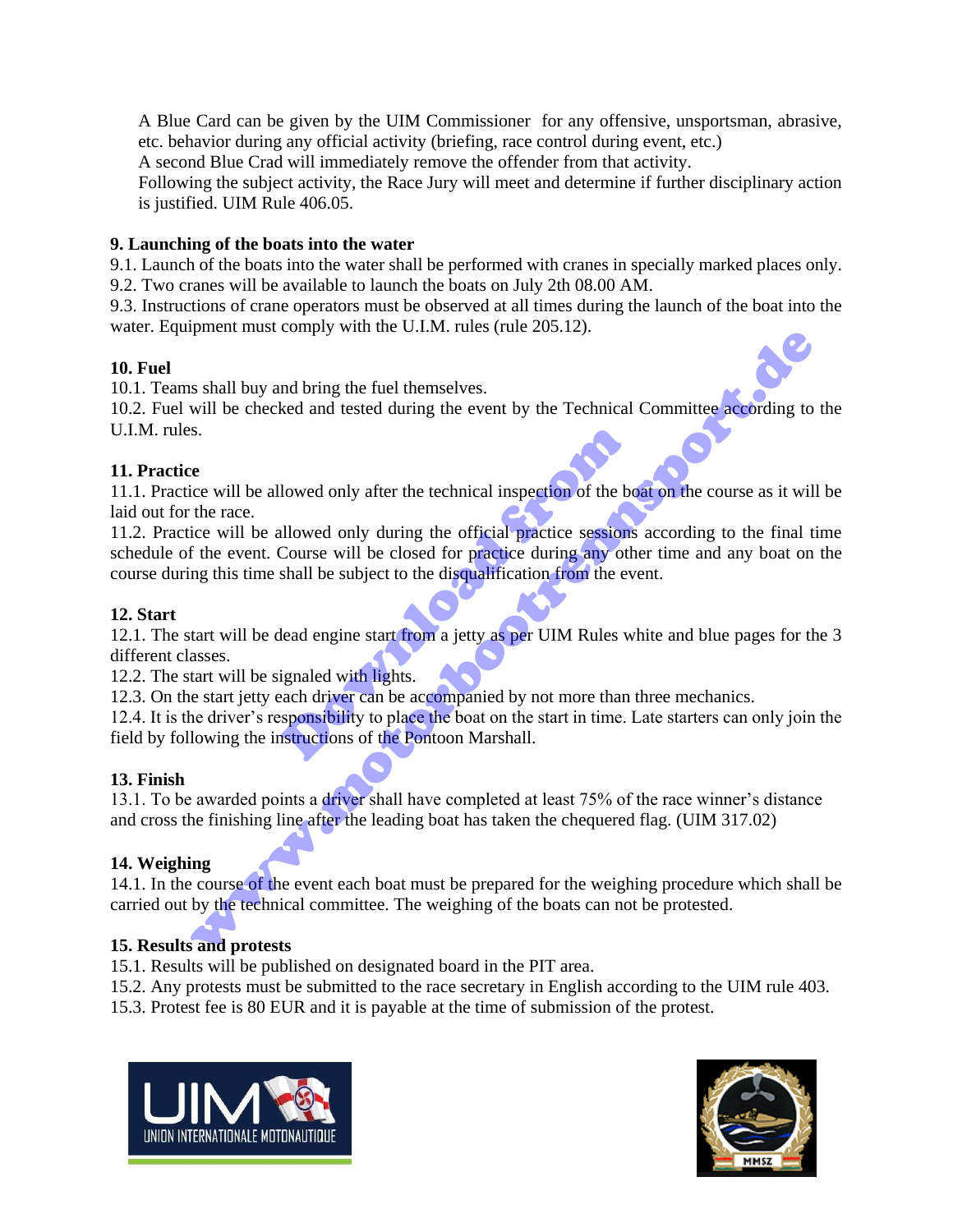### **16. International jury**

16.1. Participation in the international shall be subject to the official mandate from the National Federation. All members of the international jury shall present their credentials to the race secretary before drivers' meeting on July 2th, 2016.

### **17. Prizes**

17.1. First three places of the race competitions will be awarded with cups and prizes.

17.2. All drivers and teams of each event must attend the Prize giving ceremony immediately after the finish of the final Grand Prix race on July 3th.

17.3. Everyone must attend the Prize giving ceremony in their team's uniform or in their national uniform or in racing overall. Drivers wearing non-suitable clothing for Prizegiving Ceremony will not be awarded.

### **18. Noise and environment**

18.1. Driver of every boat is responsible that the engine does not exceed noise levels at all times as specified in the UIM rule 505.

18.2. Utmost care must be taken to avoid spilling fuel or oil. To ensure this, an absorbent carpet shall be used (UIM rule 700).

18.3. Every member of each team is responsible to take care of the environment around their tents, boats, and equipment.

### **19. Alcohol and drugs**

19.1. Drivers and mechanics should follow the rule No. 205.02.02 of the UIM RuleBook concerning alcohol and drugs. Random tests may be carried-out at any time during the event.

### **20. Buoys**

20.1. Any driver damaging or breaking a buoy (including anchor and weight parts) shall be subject to a 200 EUR penalty payable immediately to the race secretary. Should the responsabile driver fail to pay the penalty fees of buoy infridgement then he/she is prohibited from participating the following events of the Time Schedule. Once payments are made, the driver is allowed to re-join the events of the Time Schedule. For all buoy infridgement cases UIM Rule 313.02 should be followed. de 505.<br>
be taken to avoid spilling fuel or oil. To ensure the enveloped can be taken is responsible to take care of the enveloped can be enveloped and the enveloped counter of the lommeters may be carried-out at any time In an<br>environment of every boat is responsible that the engine does not exceed noise levels at all times<br>the UM rule 505.<br>In the UM rule 505.<br>In the UM rule 505, the to avoid spilling fuel or oil. To ensure this, an absorb

### **21. Accommodation:**

21.1. Nearest hotel of the event is within 5 minutes of walking distance from Pit Area

Address : Eötvös József Collage Beszédes József Dormitory H-6500 Baja, 12-14 Bajcsy Zs. E. street Room types :

| <b>Ground Floor</b>              | <b>First Floor</b>              | <b>Second Floor</b>             |
|----------------------------------|---------------------------------|---------------------------------|
| Twin rooms:                      | Triple rooms :                  | Triple rooms :                  |
| With kitchenette, shower, toilet | with shower, toilet and terrace | with shower, toilet and terrace |
| and terrace                      | 13 rooms altogether             | 13 rooms altogether             |



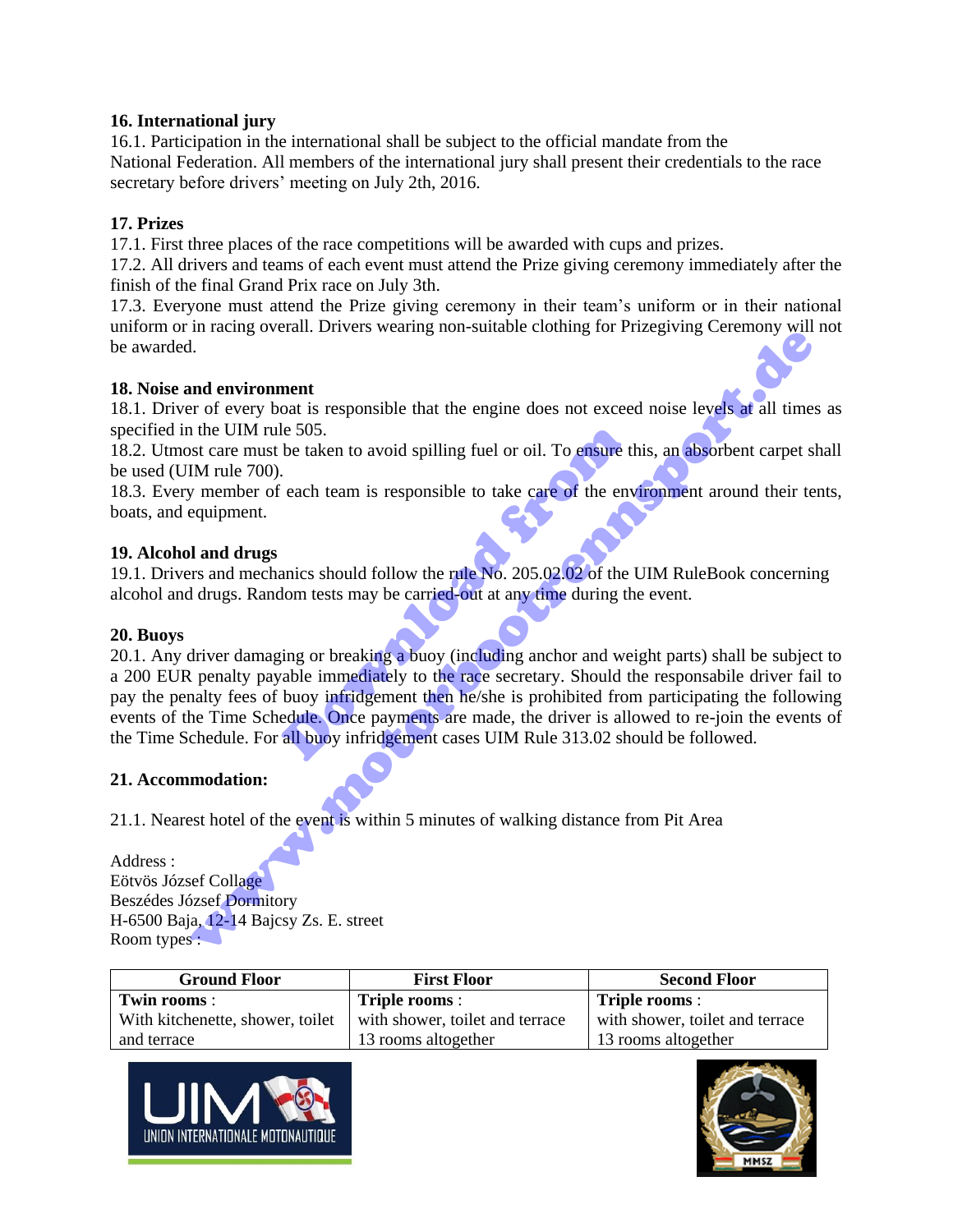| 13 rooms altogether              |              |                                  |              |                                  |              |
|----------------------------------|--------------|----------------------------------|--------------|----------------------------------|--------------|
| Apartmans :                      | 2 rooms with | Apartmans :                      | 2 rooms with | Apartmans :                      | 2 rooms with |
| twin beds, kitchenette, dining   |              | twin beds, kitchenette, dining   |              | twin beds, kitchenette, dining   |              |
| room, shower, toilet and terrace |              | room, shower, toilet and terrace |              | room, shower, toilet and terrace |              |
| 10 rooms altogether              |              | 12 rooms altogether              |              | 12 rooms altogether              |              |

On 1st and 2nd floors, 2-2 community kitchens with dining rooms are available for the Triple room tenants

On Ground Floor, a Fitness Centre and a Buffet is available. Breakfast in the buffet is arranged privately for approx 40 persons in the same time.

Bedclothes and sheets are available for change at each room, but bathing goods, towels and kitchenware if needed should be provided privately.

Contact Person : Juhász Roland email : zoltanoberi@t-online.hu

### **22. Travel expense allowance and prize money**

As per the relevant UIM rules for each class of F-500, F-250**,** F-125**.** (UIM 108.02)

### **23. Additional rules**

.

23.1. An organizer reserves the right to make any changes in the rules and regulations of this competition. All changes will be published in writing and announce during the drivers' briefings.

23.2. Organizer invites the participants to use their national flags and team forms.

23.3. By signing the entry form participant accepts the rules and regulations of this advance program, organizer instructions and U.I.M. rules.

23.4. Organizers in no way shall have any responsibility towards the drivers, mechanics, or other participants of the event for any material damages incurred during or in connection with the event. Boat drivers and other participants acknowledge they they are fully aware of risks associated with participation in the races and shall take part in the races at their own risk. ail: zoltanoberi@t-online.hu<br> **owance and prize money**<br>
rules for each class of F-500, F-250, F-125. (UIM 1<br>
serves the right to make any changes in the rules<br>
will be published in writing and announce durin<br>
the participa or the same time.<br>
and sheets are available for change at each room, but bathing goods, towels and kitchenwa<br>
and she provided privately.<br>
Son : Juhász Roland<br>
email : zoltanoberi@t-online.hu<br>
expense allowance and prize

23.5 The Organizer provides sticker of Local Sponsors of the event which should be attached onto both sponsons of each participating boat as mandatory regulation of the Organizer as per relevant UIM rules.

23.6. Internet web-page address, where results of the race can be followed operatively. http://motorcsonakszovetseg.hu/hydro-gp-2016-baja/

### **24. Visa requirements**

24.1. It is the responsibility of each team and driver to obtain visa for the entry in Hungary, if necessary. 24.2. Please contact your nearest Hungarian embassy or consulate to find out whether you need the visa to enter Hungary and requirements to apply for it.

24.3. If you are in doubt or have any questions about your visa to enter Hungary, please contact the organizers and they will do their best to assist in the process.



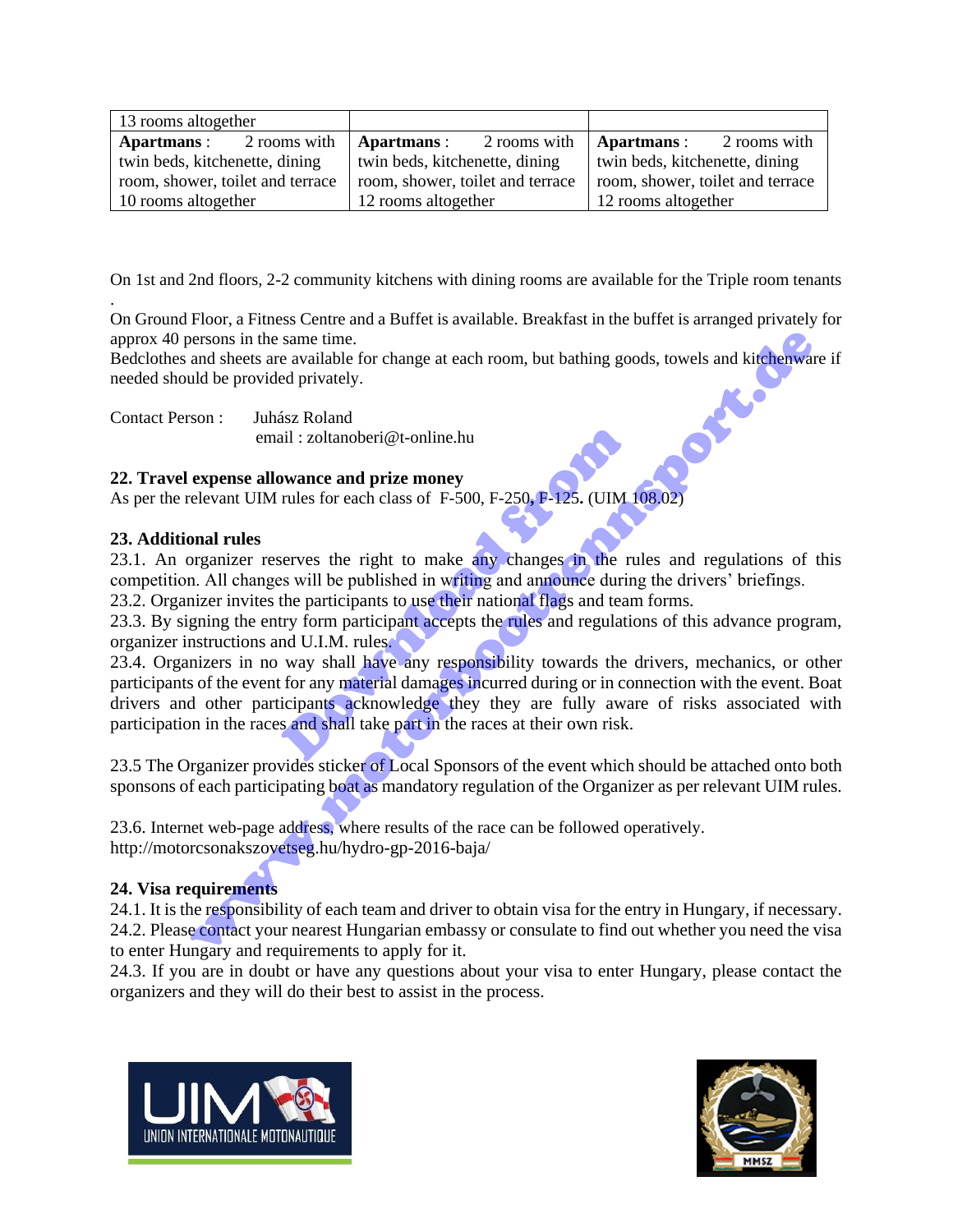24.4. Note that, if you need a visa and invitation for obtaining the visa, you must contact the organizers in time. Process of obtaining the visa can be time consuming and, thus, organizers may not assist you, if not inadequate time is allocated to the procedure.

### **25. Minimum age of competitors**

As per UIM Rule 203.041, the international racing minimum age of 16 years concerns on the F-500 WC, F-250 EC and F-125 EC rounds organized in Baja, Hungary, as well.

Download from www.motorbootrennsport.de



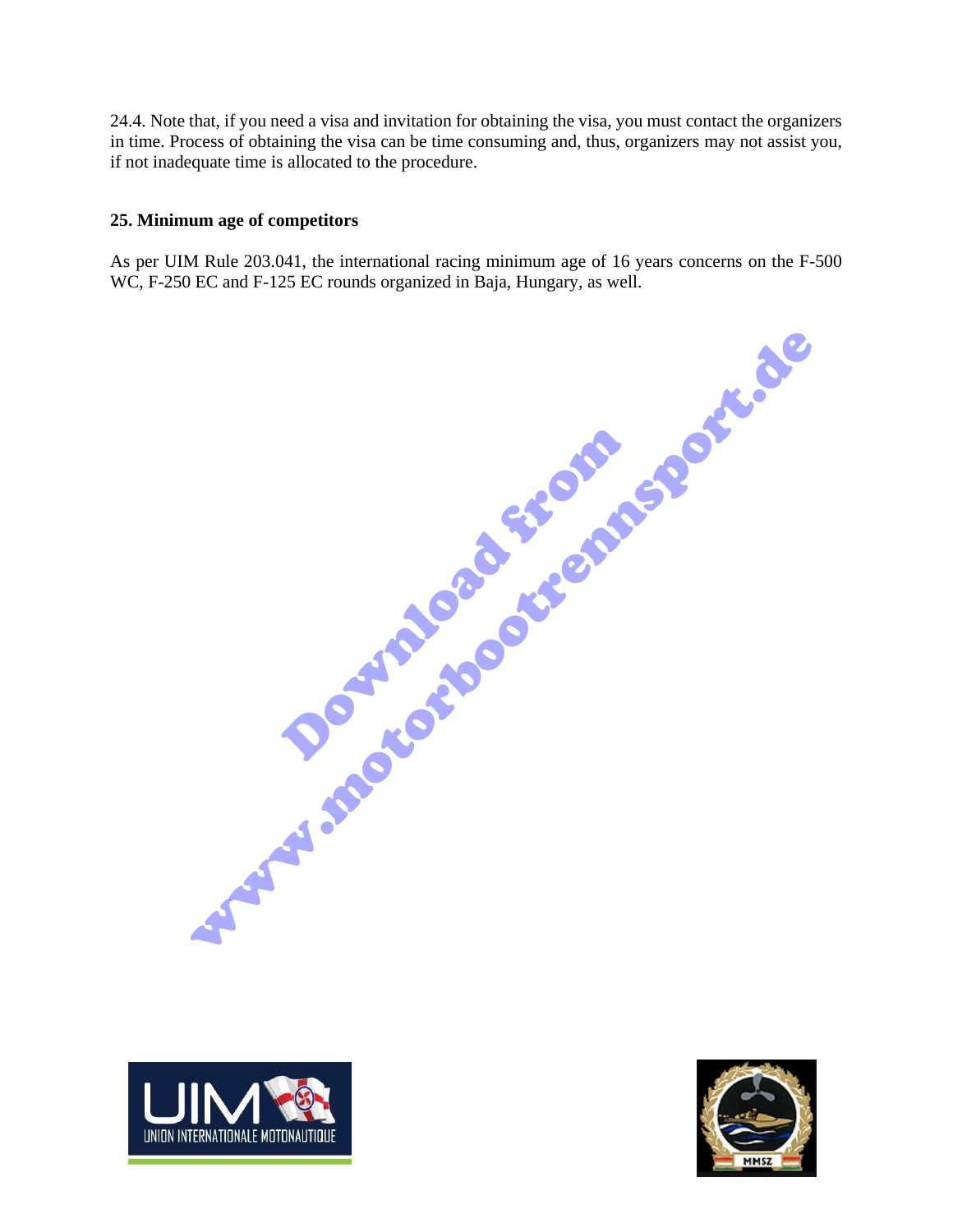### **TIME SCHDULE**

### **FRIDAY 1nd July, 2016.**

 $12^{00} - 20^{00}$ 

Opening Hours of Race Secreteriat, Technical Scrutineering

### **SATURDAY 2th July, 2016.**

| <b>Lunch Break</b>  |                                                                                                                                         |
|---------------------|-----------------------------------------------------------------------------------------------------------------------------------------|
| <b>Timed Trials</b> | $F - 125$                                                                                                                               |
|                     | F - 250                                                                                                                                 |
| Timed Trials        | $F - 500$                                                                                                                               |
| I. Heat             | F - 125                                                                                                                                 |
| I. Heat             | $F - 250$                                                                                                                               |
| I. Heat             | $F - 500$                                                                                                                               |
|                     | Drivers' Briefing<br>Free Practice F - 125<br>Free Practice F - 250<br>Free Practice F - 500<br><b>Opening Ceremony</b><br>Timed Trials |

### **SUNDAY 3th July, 2016**

| $12^{\underline{15}} - 13^{\underline{15}}$                    | <b>Lunch Break</b>          |                     |
|----------------------------------------------------------------|-----------------------------|---------------------|
| 1330 - 1430                                                    | <b>Timed Trials</b>         | $F - 125$           |
| $14^{30} - 15^{30}$                                            | <b>Timed Trials</b>         | $F - 250$           |
| $15^{30} - 16^{30}$                                            | <b>Timed Trials</b>         | $F - 500$           |
| $16^{30} - 17^{00}$                                            | I. Heat                     | $F - 125$           |
| $17^{00} - 17^{30}$                                            | I. Heat                     | $F - 250$           |
| $17^{30} - 18^{00}$                                            | I. Heat                     | office<br>$F - 500$ |
| In case of any delay, the days's program will finish at 19:00. |                             |                     |
|                                                                |                             |                     |
| 1900                                                           | Closing of Pits             |                     |
|                                                                |                             |                     |
| SUNDAY 3th July, 2016                                          |                             | <b>ASSESSMENT</b>   |
| $8^{00}$ - $8^{30}$                                            | Driver's Briefing           |                     |
| $900 - 1000$                                                   | <b>Free Practice</b>        | $F - 125$           |
| $10^{00} - 11^{00}$                                            | <b>Free Practice</b>        | $F - 250$           |
| $11^{00} - 12^{00}$                                            | <b>Free Practice</b>        | $F - 500$           |
| $12^{15} - 13^{15}$                                            | <b>Lunch Break</b>          |                     |
| $13^{30} - 14^{15}$                                            | II. Heat                    | $F - 125$           |
| $14^{\underline{15}} - 15^{\underline{00}}$                    | II. Heat                    | $F - 250$           |
| $15^{00} - 15^{45}$                                            | II. Heat                    | $F - 500$           |
| $15^{45} - 16^{30}$                                            | III. Heat                   | $F - 125$           |
| $16^{30} - 17^{15}$                                            | III. Heat                   | $F - 250$           |
| $17^{\underline{15}} - 18^{\underline{00}}$                    | III. Heat                   | $F - 500$           |
| In case of any delay, the days's program will finish at 19:00. |                             |                     |
|                                                                |                             |                     |
| 1900                                                           | <b>Prizegiving Ceremony</b> |                     |
|                                                                |                             |                     |
|                                                                |                             |                     |
|                                                                |                             |                     |
|                                                                |                             |                     |
|                                                                |                             |                     |
|                                                                |                             |                     |
|                                                                |                             |                     |



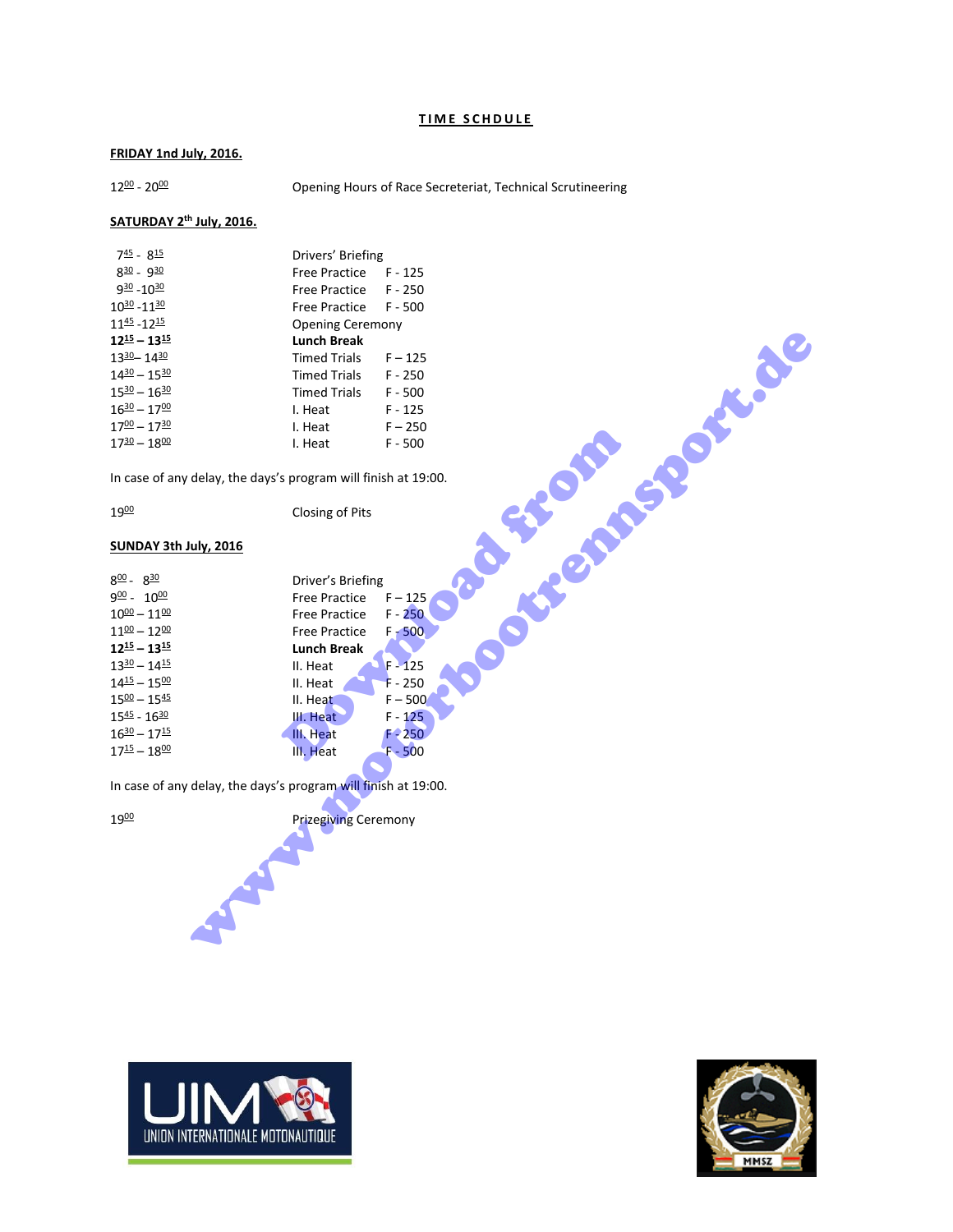### **Entry Form**

### **U.I.M. F-500, F-250 and F-125 Powerboat Events Grand Prix's of Hungary** July 2/3, 2016.

Baja, Hungary

| DRIVER                                     |  |
|--------------------------------------------|--|
|                                            |  |
|                                            |  |
|                                            |  |
|                                            |  |
|                                            |  |
| National license #                         |  |
|                                            |  |
| <b>Name of Mechanics and Crew members:</b> |  |
|                                            |  |
|                                            |  |
|                                            |  |
| <b>BOAT</b>                                |  |
| Hull manufacturer                          |  |
|                                            |  |

I hereby confirm that the information contained herein is correct. I will conform to the rules and regulations of the U.I.M., National Authority and Local Organizer. I assure that all members of my teams, its sponsors, and other such acquainted persons will be governed by the same rules as previously expressed. By signing this Entry Form, the driver confirms that participation in the above mentioned event for him/her and anyother person connected or being the member of his/her team is under their own risk and responsability

**Signature Date Date** 

**DRIVER** 

**APPROVED BY THE DRIVER'S NATIONAL AUTHORITY Date** Signature Stamp **Stamp Contract Stamp** 





Download from: www.motorbootrennsport.de